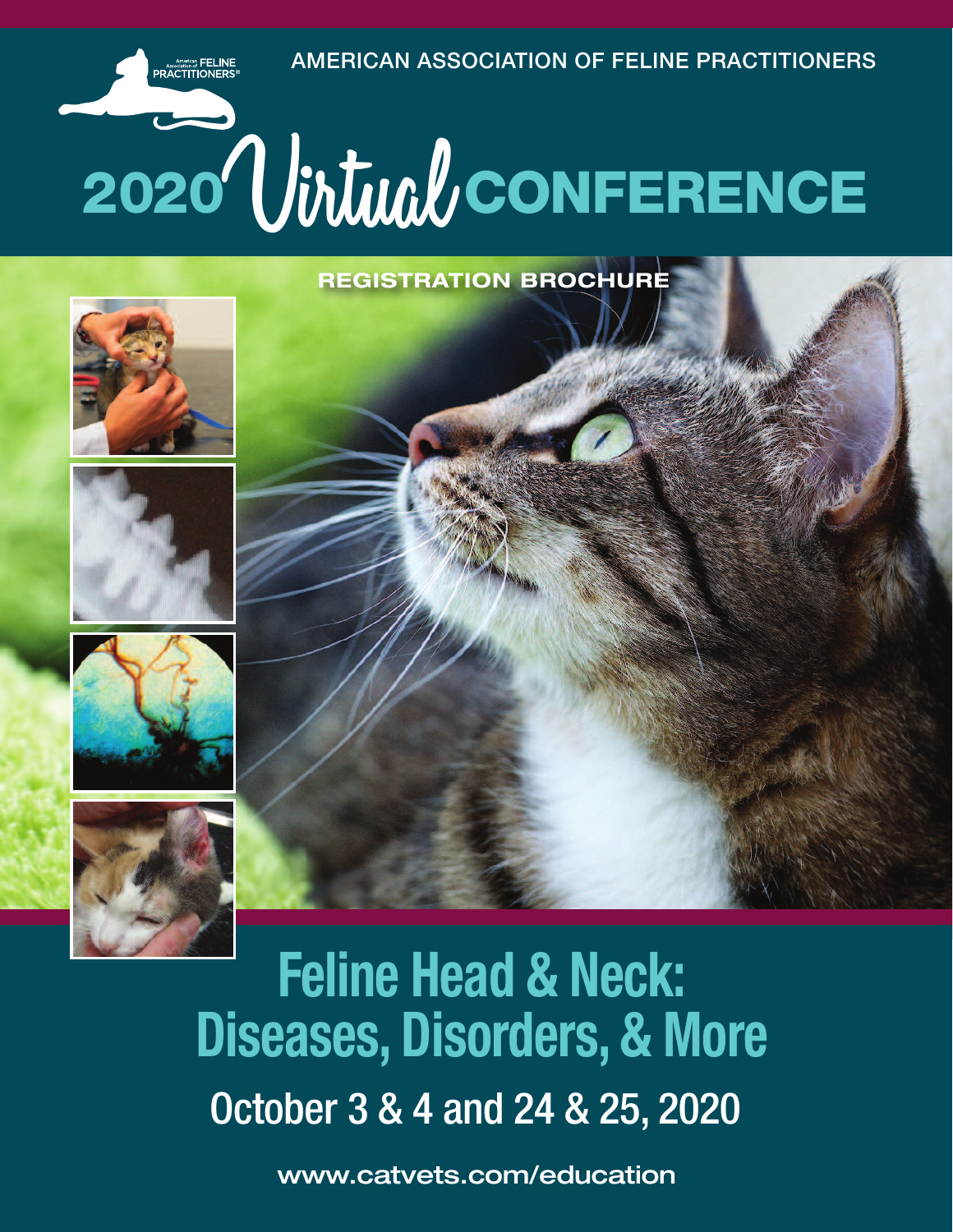

#### ALL TIMES ARE EASTERN TIME ZONE

| October 2 - 12:00 pm<br><b>Attendee Access to Event and On-demand CE</b> |                                                                                  |                                              |                                         |
|--------------------------------------------------------------------------|----------------------------------------------------------------------------------|----------------------------------------------|-----------------------------------------|
| Day 1                                                                    | <b>October 3, 2020</b>                                                           |                                              | Live Exhibits open from 12:00 - 5:00 pm |
| <b>TIME</b>                                                              | <b>SESSION TITLE</b>                                                             | <b>SPEAKER</b>                               | <b>SPONSOR/PARTNER</b>                  |
| 10:00 - 10:30 am                                                         | Yoga 101                                                                         |                                              |                                         |
| 11:00 - 11:20 am                                                         | President's Address                                                              | Dr. Kelly St. Denis                          |                                         |
| 11:20 - 12:20 pm                                                         | Feline Grimace Scale for Acute Pain Assessment                                   | Dr. Paulo Steagall                           | ZOETIS<br>PETCARE                       |
| 12:20 - 1:20 pm                                                          | Painful Conditions of the Head                                                   | Dr. Paulo Steagall                           | <b>ZOETIS</b><br>PETCARE                |
|                                                                          | Chronic Seizure Management for Cats                                              | Dr. Heidi Barnes Heller                      |                                         |
|                                                                          | Technician/Nurse: Respiratory Emergencies: Triaging the<br><b>Feline Patient</b> | Ms. Alison Gottlieb                          | 箭<br>NAVTA                              |
| $1:20 - 2:00$ pm                                                         | <b>Exhibit Hall Break</b>                                                        |                                              |                                         |
| $2:00 - 3:00$ pm                                                         | <b>Partner Symposia</b>                                                          |                                              |                                         |
|                                                                          | The Three "A's" of Acute Pain Management: Anticipate, Assess,<br>& Alleviate     | Dr. Sheilah Robertson                        | $I(\eta/\alpha)$                        |
|                                                                          | Retroviruses                                                                     | Speaker TBA                                  |                                         |
|                                                                          | Placement & Maintenance of Nasogastric Feeding Tubes in Cats                     | Dr. Lisa Powell                              | <b>ROYAL CANIN</b>                      |
|                                                                          | The Future is Now: 21st Century Fecal Testing Technology<br>in Your Practice     | Dr. Cory D. Penn                             | <b>ZOETIS</b><br><b>PETCARE</b>         |
| $3:00 - 4:00$ pm                                                         | Feline Oral Squamous Cell Carcinoma: Recent Advances                             | Dr. Michael Nolan                            |                                         |
|                                                                          | Neurologic Examination for Busy Practitioners                                    | Dr. Heidi Barnes Heller                      |                                         |
|                                                                          | Technician/Nurse: Special Considerations on Feline Ears                          | Dr. Allison Diesel                           | <b>ZOETIS</b><br><b>PETCARE</b>         |
| $4:00 - 4:30$ pm                                                         | <b>Exhibit Hall Break</b>                                                        |                                              |                                         |
| $4:30 - 5:00$ pm                                                         | Ask the Experts                                                                  | Drs. Heidi Barnes Heller<br>& Paulo Steagall |                                         |
| $5:00 - 6:00$ pm                                                         | Virtual Happy Hour                                                               |                                              | <b>ZOETIS</b><br>PETCARE                |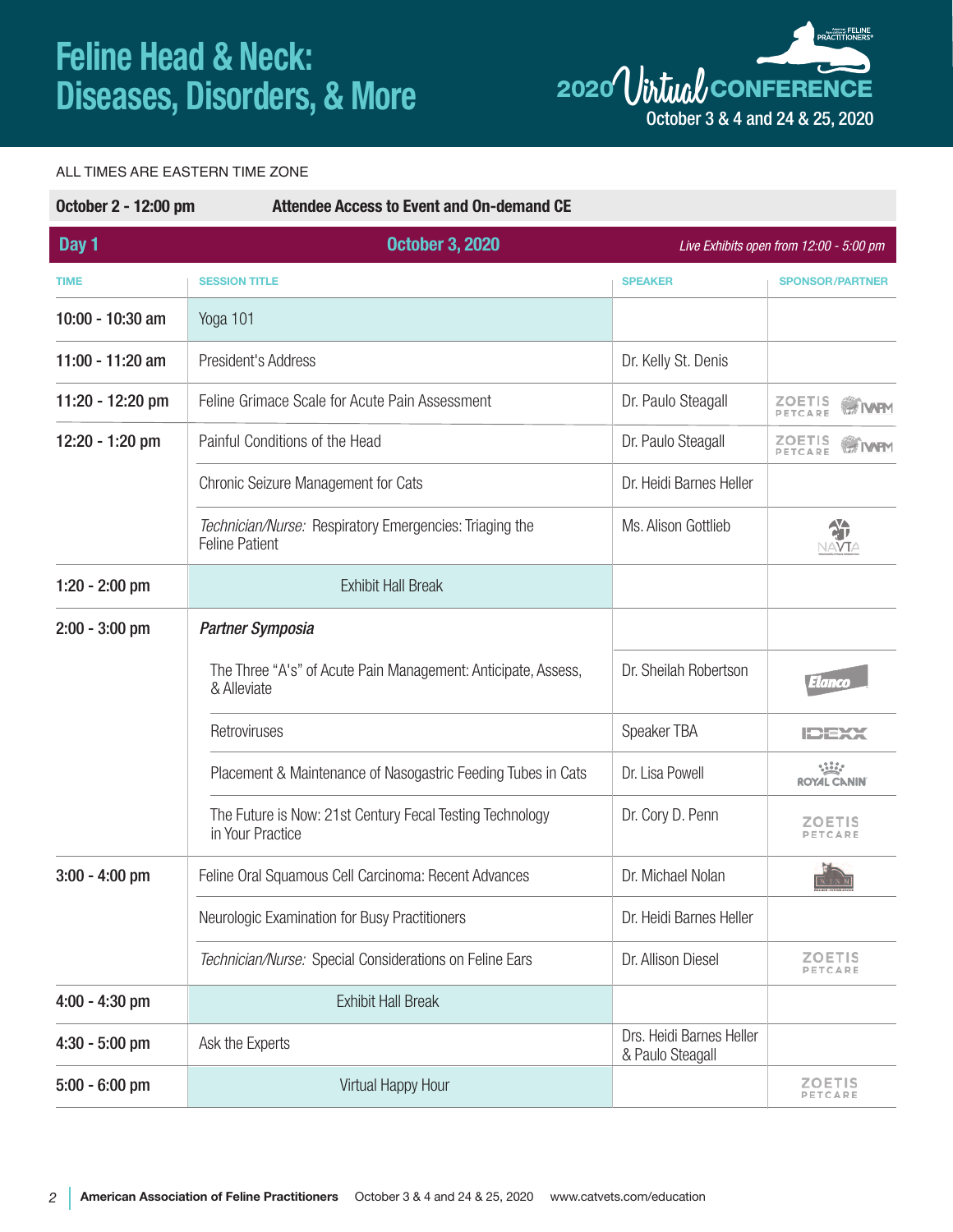**ACTITIONERS <sup>2020</sup>**Virtual **CONFERENCE** October 3 & 4 and 24 & 25, 2020

#### ALL TIMES ARE EASTERN TIME ZONE

| Day 2             | <b>October 4, 2020</b>                                                                           |                                          | Live Exhibits open from 11:00 am - 4:30 pm |
|-------------------|--------------------------------------------------------------------------------------------------|------------------------------------------|--------------------------------------------|
| <b>TIME</b>       | <b>SESSION TITLE</b>                                                                             | <b>SPEAKER</b>                           | <b>SPONSOR/PARTNER</b>                     |
| $9:30 - 10:00$ am | <b>Meditation Exercises</b>                                                                      |                                          |                                            |
| 10:00 - 11:00 am  | Finding our Path to Honor Ourselves as We Live the Veterinary Oath                               | Dr. Kimberly<br>Pope-Robinson            | <b>ROYAL CANIN</b>                         |
| 11:00 - 12:00 pm  | <b>Allergic Dermatitis</b>                                                                       | Dr. Allison Diesel                       | ZOETIS<br>PETCARE                          |
|                   | Feline Herpesvirus 101: Why, What, & How?                                                        | Dr. Jessica Meekins                      |                                            |
|                   | Technician/Nurse: Feline Pain: Detecting, Identifying Options,<br>& Advocating for your Patients | Ms. Alison Gottlieb                      | 爷<br>NAVTA                                 |
| 12:00 - 1:00 pm   | Kitten-caboodle: A Selection of Various Feline Dermatoses                                        | Dr. Allison Diesel                       | <b>ZOETIS</b><br>PETCARE                   |
|                   | Feline Herpesvirus: Review of Treatment Strategies                                               | Dr. Jessica Meekins                      |                                            |
|                   | Technician/Nurse: Is the Kitty Crazy? Feline Hyperthyroidism                                     | Dr. Kathy Engler                         | Dechra                                     |
| $1:00 - 1:45$ pm  | <b>Exhibit Hall Break</b>                                                                        |                                          |                                            |
| $1:15 - 1:35$ pm  | <b>AAFP Membership Meeting</b>                                                                   |                                          |                                            |
| $1:45 - 2:45$ pm  | <b>Partner Symposia</b>                                                                          |                                          |                                            |
|                   | AI and CKD - Title TBA                                                                           | Dr. Dennis Chew                          | <b>MNTECH</b>                              |
|                   | Feline Weight Loss                                                                               | Dr. Grant Gugisberg                      | Dechra                                     |
|                   | Look What the Cat Dragged In: Emerging Infections & Infestations<br><b>Facing Felines Today</b>  | Dr. Susan E. Little                      | <b>MERCK</b>                               |
|                   | Feline OA Pain Case Management                                                                   | Dr. Elizabeth Colleran                   | <b>ZOETIS</b><br>PETCARE                   |
| $2:45 - 3:45$ pm  | Otitis in the Cat: Keys to Diagnosis & Therapy                                                   | Dr. Allison Diesel                       | <b>ZOETIS</b><br>PETCARE                   |
|                   | Otic Polyp: Etiology, Presentations, & Treatments                                                | Dr. Bryden Stanley                       | K<br><b>Hill's</b>                         |
|                   | Technician/Nurse: Ophthalmic Drugs & When to Use Them                                            | Dr. Jessica Meekins                      |                                            |
| $3:45 - 4:15$ pm  | <b>Exhibit Hall Break</b>                                                                        |                                          |                                            |
| $4:15 - 4:45$ pm  | Ask the Experts                                                                                  | Drs. Allison Diesel<br>& Jessica Meekins |                                            |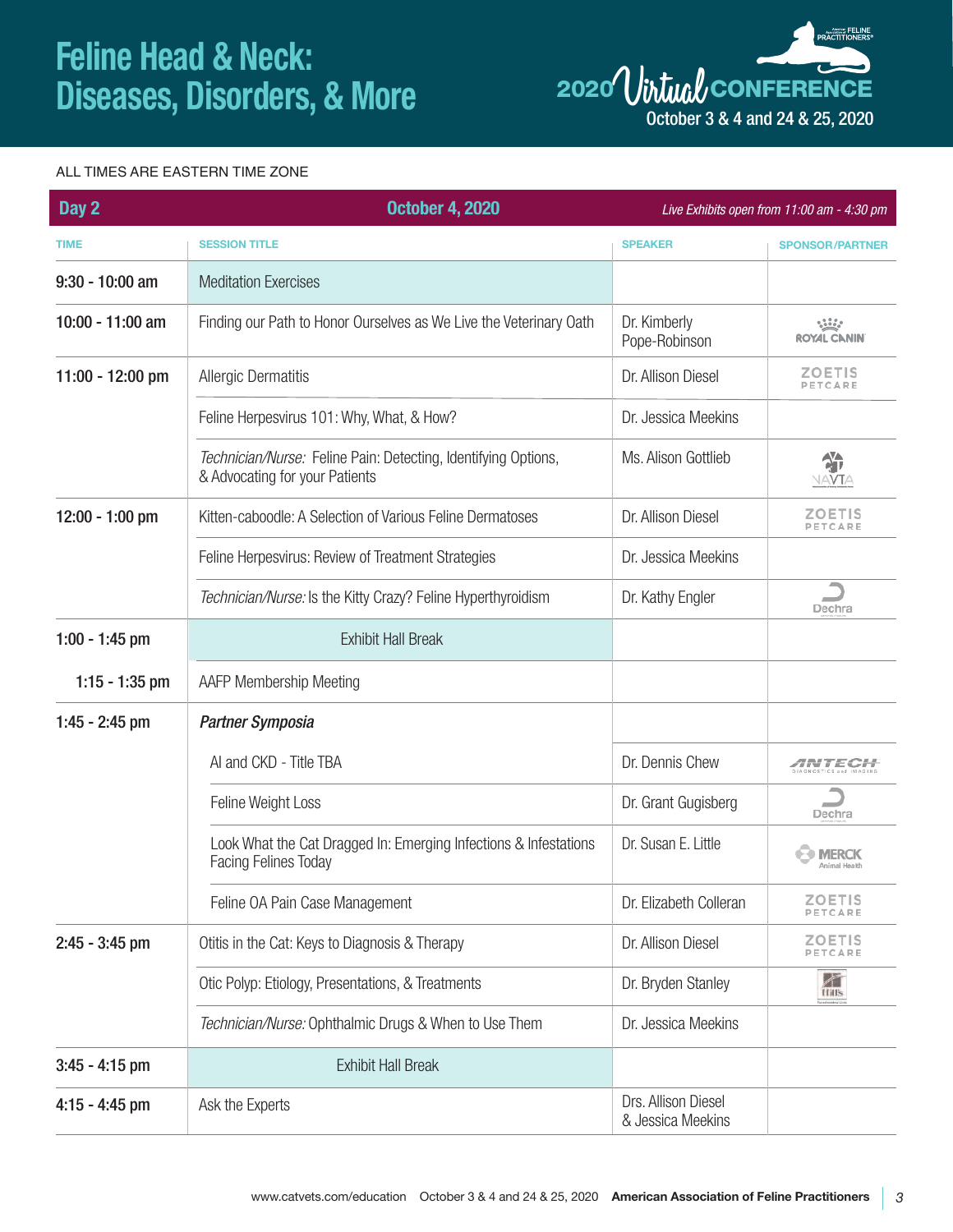

#### ALL TIMES ARE EASTERN TIME ZONE

| <b>October 24, 2020</b>                                                                       |                        | Live Exhibits open from 11:00 am- 5:00 pm                           |
|-----------------------------------------------------------------------------------------------|------------------------|---------------------------------------------------------------------|
| <b>SESSION TITLE</b>                                                                          | <b>SPEAKER</b>         | <b>SPONSOR/PARTNER</b>                                              |
| Slow Flow Yoga                                                                                |                        |                                                                     |
| Video Chat Discussion Forums *Pre-registration Required                                       | Sign-up in mid-August  |                                                                     |
| Update on Treatment Strategies for Feline Chronic Gingivostomatitis                           | Dr. Christopher Snyder |                                                                     |
| Nutrition for the Hospitalized Patient                                                        | Dr. Christopher Byers  | 寒<br><b>ROYAL CANIN</b>                                             |
| Technician/Nurse: Cat Naps During a COHAT: The Complete<br>Plan for the Feline Dental Patient | Ms. Mary Berg          | 箭<br>NAVTA                                                          |
| <b>Exhibit Hall Break</b>                                                                     |                        |                                                                     |
| Mastering Feline Dental Radiograph Interpretation                                             | Dr. Christopher Snyder |                                                                     |
| Diagnosis & Treatment of Chronic Nasal Disease in Cats: Part 1                                | Dr. Phillip Padrid     |                                                                     |
| Technician/Nurse: Tips & Tricks for Great Dental Radiographs                                  | Ms. Mary Berg          | 箭<br>NAVTA                                                          |
| <b>Partner Symposia</b>                                                                       |                        |                                                                     |
| Feline Hypertension: Diagnosis, Treatment, & Management                                       | Dr. Clarke Atkins      | $\text{WDP} \xrightarrow{\text{Boehringer}}$                        |
| Feline Obesity & Behavioral Aspects                                                           | Dr. Julie Churchill    | <b>MARS</b><br>Petcare                                              |
| Hydration Fixation: Beyond the Water Bowl                                                     | Dr. Jason Gagne        | <b>STRUKINA</b><br>PROPLAN'<br>VETERINARY<br>DIETS                  |
| <b>Exhibit Hall Break</b>                                                                     |                        |                                                                     |
| Gastroesophageal Reflux: An Under-Recognized Source of Pain                                   | Dr. Christopher Byers  | $\frac{1}{2}$ , $\frac{1}{2}$ , $\frac{1}{2}$<br><b>ROYAL CANIN</b> |
| Diagnosis & Treatment of Chronic Nasal Disease in Cats: Part 2                                | Dr. Phillip Padrid     |                                                                     |
| Technician/Nurse: Pain Management & Anesthesia Concerns<br>in Feline Dental Patients          | Ms. Mary Berg          | 箭<br>NAVTA                                                          |
| Virtual Happy Hour                                                                            |                        | Boehringer<br>$\left(\frac{1}{\ v\ }\right)$ Ingelheim              |
|                                                                                               |                        |                                                                     |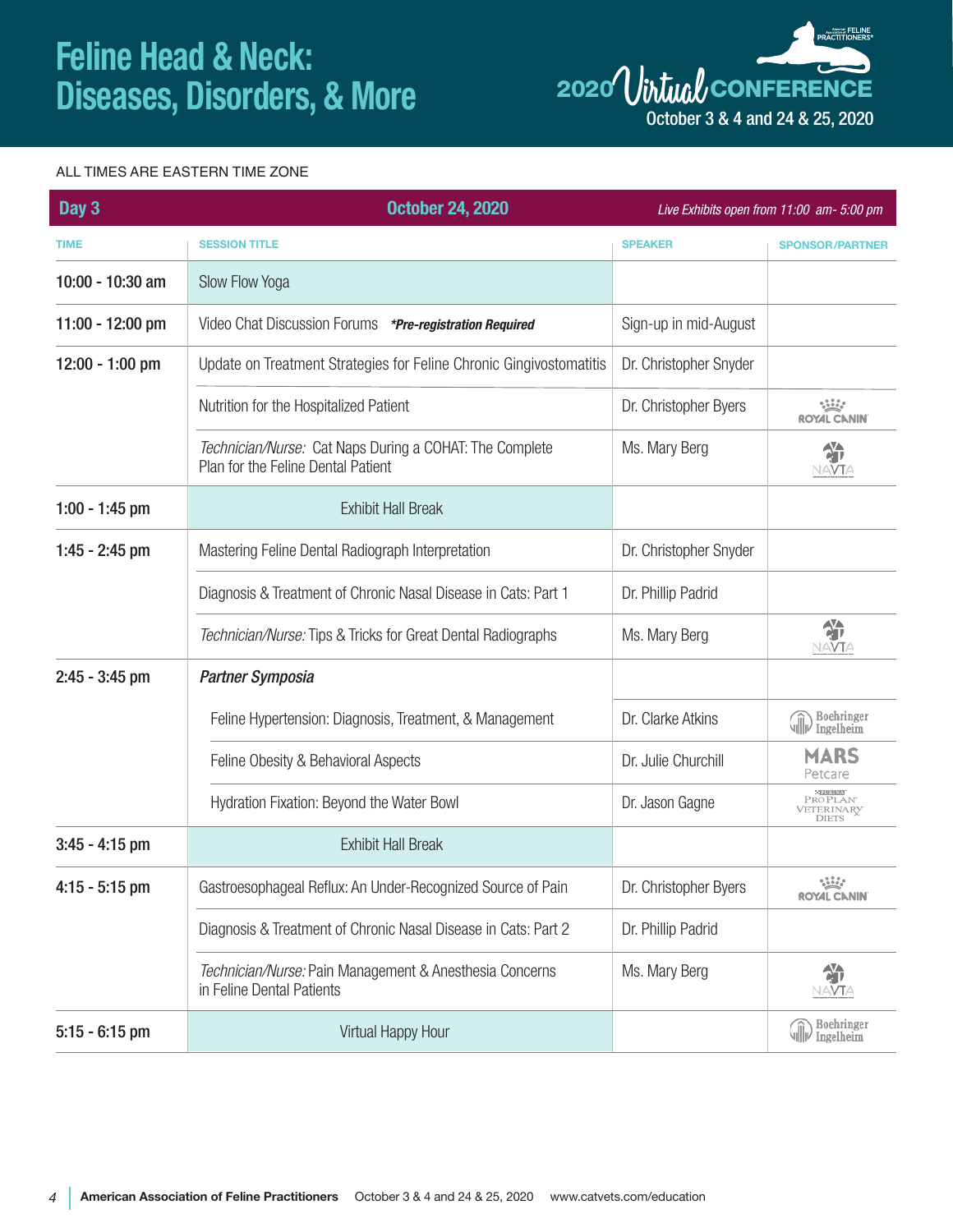

#### ALL TIMES ARE EASTERN TIME ZONE

|                    | <b>Partner Symposium</b>                                                                                |                       |                                           |
|--------------------|---------------------------------------------------------------------------------------------------------|-----------------------|-------------------------------------------|
| Day 4              | <b>October 25, 2020</b>                                                                                 |                       | Live Exhibits open from 11:00 am- 4:00 pm |
| <b>TIME</b>        | <b>SESSION TITLE</b>                                                                                    | <b>SPEAKER</b>        | <b>SPONSOR/PARTNER</b>                    |
| 10:00 - 10:30 am   | Yoga Building Bone Density & Balance                                                                    |                       |                                           |
| $11:00 - 12:00$ pm | Raising Awareness of Osteoarthritis: Identify & Diagnose<br><b>Affected Cats</b>                        | Dr. Sheilah Robertson |                                           |
| $12:00 - 1:00$ pm  | Nutritional Management of Chronic Enteropathies:<br>A Review of the Recent Research in Cats             | Dr. Becky Mullis      | Hills                                     |
| $1:00 - 1:30$ pm   | <b>Exhibit Hall Break</b>                                                                               |                       |                                           |
| $1:30 - 2:30$ pm   | Ask the Experts: Q&A                                                                                    | Speakers TBA          | h<br><b>Hill's</b>                        |
| $2:30 - 3:30$ pm   | <b>Putting Vaccines into Perspective</b>                                                                | Dr. Christopher Lee   | <b>MFRCK</b>                              |
| $3:30 - 4:00$ pm   | <b>Exhibit Hall Break</b>                                                                               |                       |                                           |
| $4:00 - 5:00$ pm   | Creating a Multimodal Plan to Combat Long-term Pain: Why Physical<br>& Mental Health Must be Considered | Dr. Sheilah Robertson |                                           |

All content on demand through December 31, 2020

*Note: Content is subject to change.*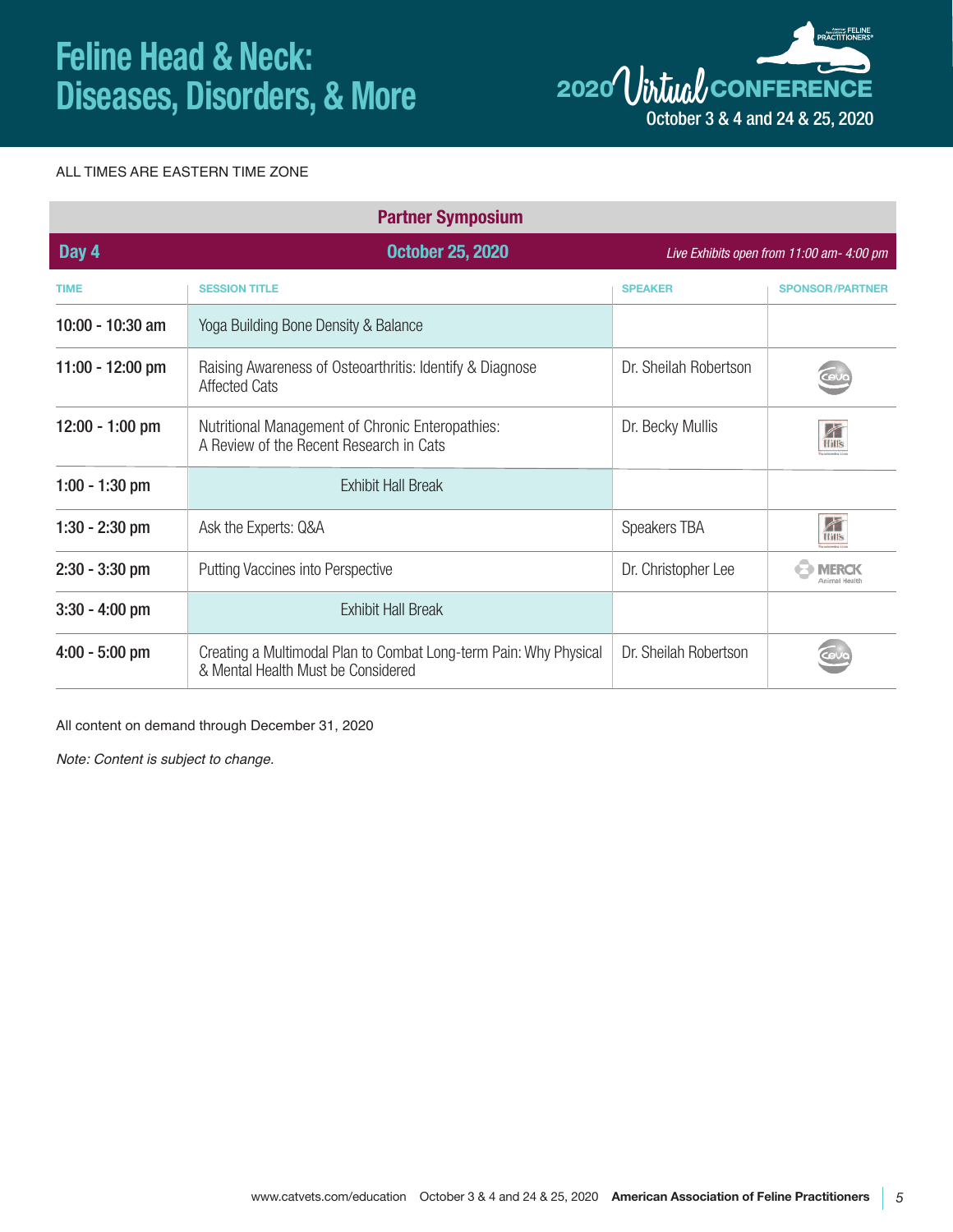

| <b>On Demand</b>        |                                                                                                  |                         |                             |
|-------------------------|--------------------------------------------------------------------------------------------------|-------------------------|-----------------------------|
| <b>CATEGORY</b>         | <b>SESSION TITLE</b>                                                                             | <b>SPEAKER</b>          | <b>SPONSOR/PARTNER</b>      |
| <b>Head and Neck</b>    |                                                                                                  |                         |                             |
| Dentistry               | Maximizing Regional Anesthetic & Pain Management for Dentistry &<br><b>Oral Surgery Patients</b> | Dr. Christopher Snyder  |                             |
| Dentistry               | Tips & Tricks for Successful Extractions & Achieving Predictable Healing                         | Dr. Christopher Snyder  |                             |
| Dentistry               | Navigating Those Dental Complications That Make You Go Hmmm!?                                    | Dr. Christopher Snyder  |                             |
| Dermatology             | Pesky Parasites & Infections Regionalized to the Head & Neck Area                                | Dr. Allison Diesel      | <b>ZOETIS</b><br>PETCARE    |
| Emergency/Critical Care | Management of Traumatic Brain Injury                                                             | Dr. Christopher Byers   | 寒<br><b>ROYAL CANIN</b>     |
| Neurology               | Acute Seizure Management for Cats                                                                | Dr. Heidi Barnes Heller |                             |
| Neurology               | Novel Seizure Therapeutics for Cats                                                              | Dr. Heidi Barnes Heller |                             |
| Neurology               | Feline Hyperesthesia, Cognitive Dysfunction, & Other Mystery Diseases                            | Dr. Heidi Barnes Heller |                             |
| Oncology                | Measuring Feline Orofacial Cancer Pain                                                           | Dr. Michael Nolan       |                             |
| Oncology                | Nasal Tumors & Neuro-Oncology in Cats                                                            | Dr. Michael Nolan       |                             |
| Ophthalmology           | Unique Feline Corneal Diseases                                                                   | Dr. Jessica Meekins     |                             |
| Ophthalmology           | Uveitis: Ocular Manifestations of Systemic Disease                                               | Dr. Jessica Meekins     |                             |
| Pain Management         | Chronic Pain: Is It All in the Head?                                                             | Dr. Beatriz Monteiro    | <b>ZOETIS</b><br>PETCARE    |
| Surgery                 | Face & Head Reconstructive Techniques in Cats                                                    | Dr. Bryden Stanley      | K<br><b>Hills</b>           |
|                         |                                                                                                  |                         |                             |
| <b>Technician</b>       | Feline Head Trauma                                                                               | Ms. Alison Gottlieb     | VAVT                        |
|                         | Feline Respiratory Patients: A Delicate Balance                                                  | Ms. Alison Gottlieb     | $\frac{1}{2}$<br>VAVT       |
|                         | Cat's Don't Read Textbooks: Commonly Found Oral Pathology of Felines                             | Ms. Mary Berg           | ¥<br>NAVTA                  |
| <b>Practice Mgmt.</b>   | Every Practice's Struggle: How to Attract, Retain, & Motivate Your<br>Veterinary Talent          | Dr. Taylor Tillery      | <b>MERCK</b><br>Animal Heal |
|                         | Cyberbullying & the Veterinary Profession                                                        | Dr. Phillip Padrid      |                             |

*Continued on next page*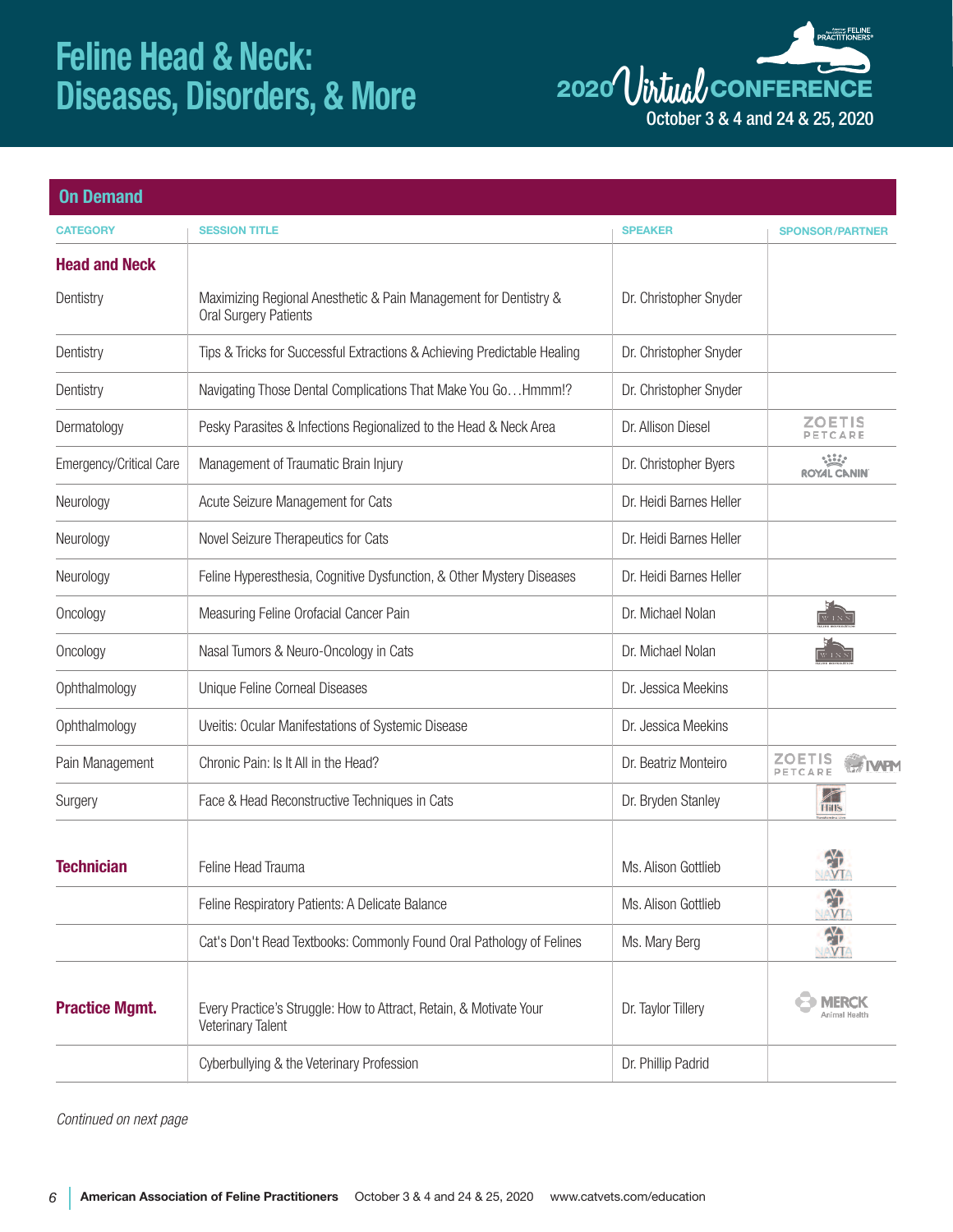**ACTITIONERS <sup>2020</sup>**Virtual **CONFERENCE** October 3 & 4 and 24 & 25, 2020

| <b>On Demand</b>        |                                                                |                                  |                                                           |
|-------------------------|----------------------------------------------------------------|----------------------------------|-----------------------------------------------------------|
| <b>CATEGORY</b>         | <b>SESSION TITLE</b>                                           | <b>SPEAKER</b>                   | <b>SPONSOR/PARTNER</b>                                    |
| <b>Partner Symposia</b> | ABVP: Is It For Me?                                            | Dr. Amy Hinc                     | <b>ABVP</b>                                               |
|                         | Fel D1 & Cat Allergens                                         | Dr. Ebenezer Satyaraj            | <b>EXECUTES</b><br>PROPLAN'<br>VETERINARY<br><b>DIETS</b> |
|                         | <b>Feline Diabetes</b>                                         | Dr. Deborah Greco                | PROPLANT<br>VETERINARY<br>DIETS                           |
|                         | Hill's At Home                                                 | Various Experts                  | K<br><b>Hills</b>                                         |
|                         | <b>TBA</b>                                                     | Speaker TBA                      | Boehringer<br>$\left(\frac{1}{\ v\ }\right)$ ingelheim    |
|                         | Regenerative Medicine & the Feline Patient                     | Dr. Robert Harman                | <b>VetStem</b>                                            |
|                         | <b>Understanding Feline Hypertension</b>                       | Dr. Clarke Atkins                | $\bigcirc$ Boehringer<br>Ingelheim                        |
|                         | What is it? Differentiating Medical from Behavioral            | Dr. Valarie Tynes                |                                                           |
| <b>Oral Abstracts</b>   | How Does OA in Cats Affect Their Quality of Life               | Dr. Andrea Wright                |                                                           |
|                         | Identification of Risk Factors for Feline Anesthetic Mortality | Dr. JoAnne Morrison              |                                                           |
|                         | The Novel UNESP-Botucatu Cat Pain Scale (UCAPS)                | Dr. Paulo Steagall               |                                                           |
|                         | Thyroid Troubles: Diagnosis and Management of Hypothyroidism   | Ms. Stefanie DeMonaco            |                                                           |
|                         | What's In Your Patient's Head: Cone Beam Computed Tomography   | Dr. Katherine Knutson            |                                                           |
| <b>Miscellaneous</b>    |                                                                |                                  |                                                           |
| <b>AAFP Seminar</b>     | <b>AAHA/AAFP Vaccination Guidelines</b>                        | Dr.'s Philip Kass &<br>Amy Stone | The Standard of                                           |
| <b>AAFP Seminar</b>     | NEW AAFP Cat Friendly Certificate Program                      | Dr. Kelly St. Denis              | Cat Friendly<br>Practice                                  |

*Note: Content is subject to change.*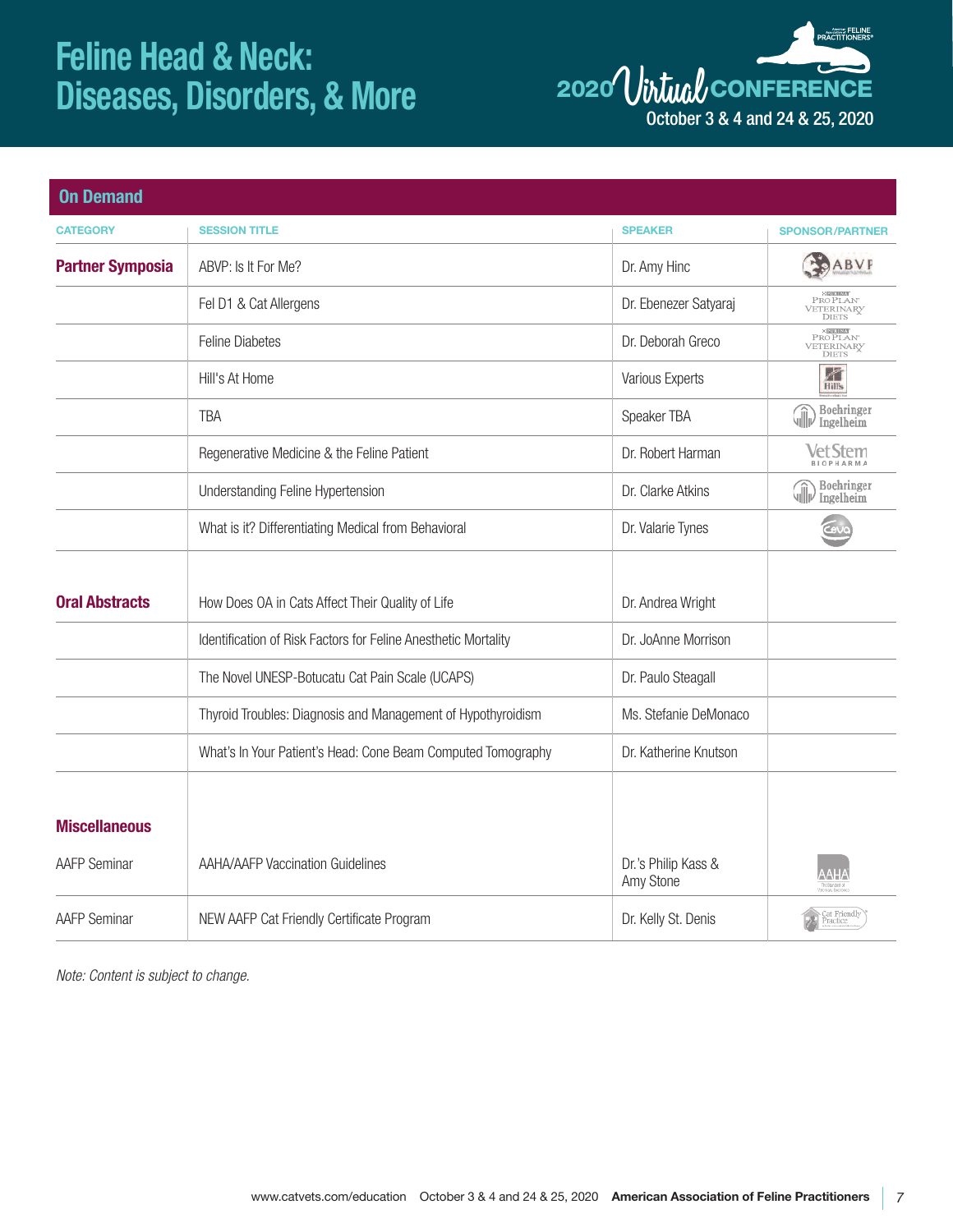

## **Why Should I Attend?**

Join the AAFP on October 3 and 4, and then again on October 24 and 25 for a fully virtual conference experience. The conference format is designed to provide for shorter days than would be in person and take place over the course of two weekends. This gives you the opportunity to space out the time spent on your computer, make sure you have adequate time to process all of the information from the first weekend, and provide additional time to access the on-demand content. All content will be available on demand until December 31, 2020, so even if you cannot attend one or more of these days, you will still be able to access the educational content and other offerings.

The conference will continue to focus on exploring diseases and disorders of the feline head and neck which include exploring a myriad of feline health conditions affecting systems of the head and neck, including neurology, dermatology, ophthalmology, dentistry, respiratory, oncology, imaging, emergency and critical care, pain management, feeding tubes, and more.

We have created a robust and engaging virtual community experience that will redefine typical online educational offerings!

#### **Virtual Conference Features Include:**

- Over 70 hours of feline-specific CE!
- Live and on-demand RACE-approved Veterinary and Technician/Nurse CE sessions
- Partner Symposia
- Oral abstract presentations
- ePosters sessions and presentations
- Educational discussion forums and video chat rooms with speakers, exhibitors, and attendees
- Ask the Expert Sessions
- Interactive exhibit hall with time to chat and ask questions, as well as giveaways and show specials
- Scavenger hunt game with prizes
- Networking and virtual social activities with colleagues
- Product Showcase
- Other fun and special offerings are being developed

## **Continuing Education Credits**

This conference will be submitted (but is not yet approved) for continuing education credits in jurisdictions which recognize AAVSB RACE approval; however, participants should be aware that some boards have limitations on the number of hours accepted in certain categories and/or restrictions on certain methods of delivery of continuing education. Contact AAFP Headquarters for further information at info@catvets.com. Once obtained, the program approval number will be listed on the conference website at www.catvets.com/education and on the CE form.

## **Registration**

Below are the costs for attending the virtual conference.

| <b>Full Virtual Conference</b> |                                    | BY 8/31/20 | <b>AFTER 8/31/20</b> |
|--------------------------------|------------------------------------|------------|----------------------|
| Veterinarian                   | AAFP Member                        | \$149      | \$169                |
|                                | Non-Member                         | \$249      | \$269                |
|                                | New Membership & Conference Bundle | \$369      | \$389                |
| <b>Technician/Nurse</b>        | AAFP Member                        | \$79       | \$89                 |
|                                | Non-Member                         | \$119      | \$129                |
|                                | New Membership & Conference Bundle | \$184      | \$194                |
| <b>Practice Management</b>     |                                    |            |                      |
| & Other Hospital Staff         | <b>AAFP Member</b>                 | \$79       | \$89                 |
|                                | Non-Member                         | \$119      | \$129                |
|                                | New Membership & Conference Bundle | \$184      | \$194                |
| <b>Student</b>                 |                                    | \$40       | \$50                 |

A 10% discount is offered to practices with two or more registrations. Email info@catvets.com for the coupon code.

## **Cancellation Policy**

Registration fees are non-refundable. If you are unable to attend the live CE, the sessions will be recorded and available for viewing until December 31, 2020.